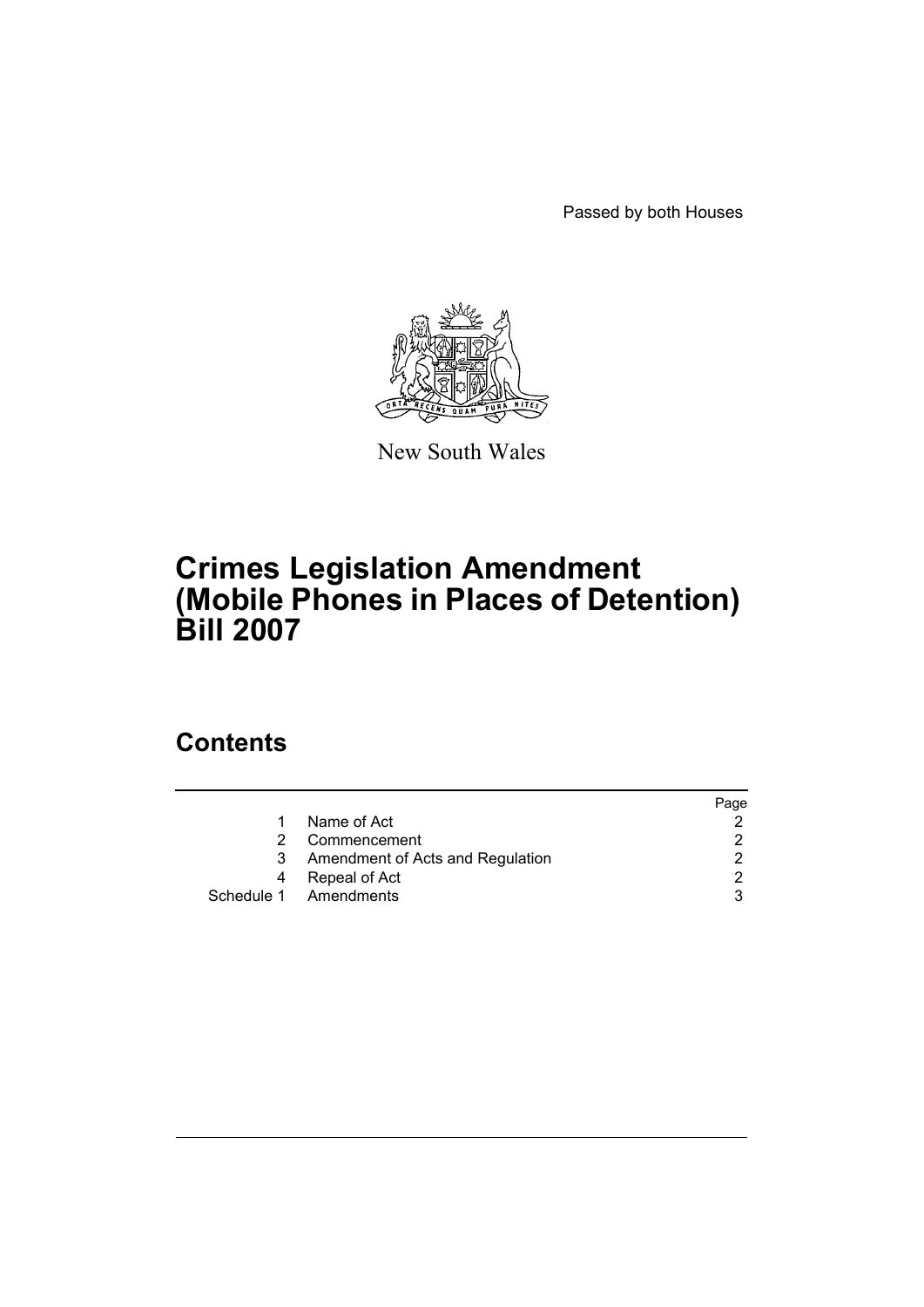*I certify that this public bill, which originated in the Legislative Assembly, has finally passed the Legislative Council and the Legislative Assembly of New South Wales.*

> *Clerk of the Legislative Assembly. Legislative Assembly, Sydney, , 2007*



New South Wales

# **Crimes Legislation Amendment (Mobile Phones in Places of Detention) Bill 2007**

Act No , 2007

An Act to amend the *Summary Offences Act 1988*, the *Crimes (Administration of Sentences) Act 1999* and the *Crimes (Administration of Sentences) Regulation 2001* to prohibit inmates using mobile phones in places of detention.

*I have examined this bill and find it to correspond in all respects with the bill as finally passed by both Houses.*

*Assistant Speaker of the Legislative Assembly.*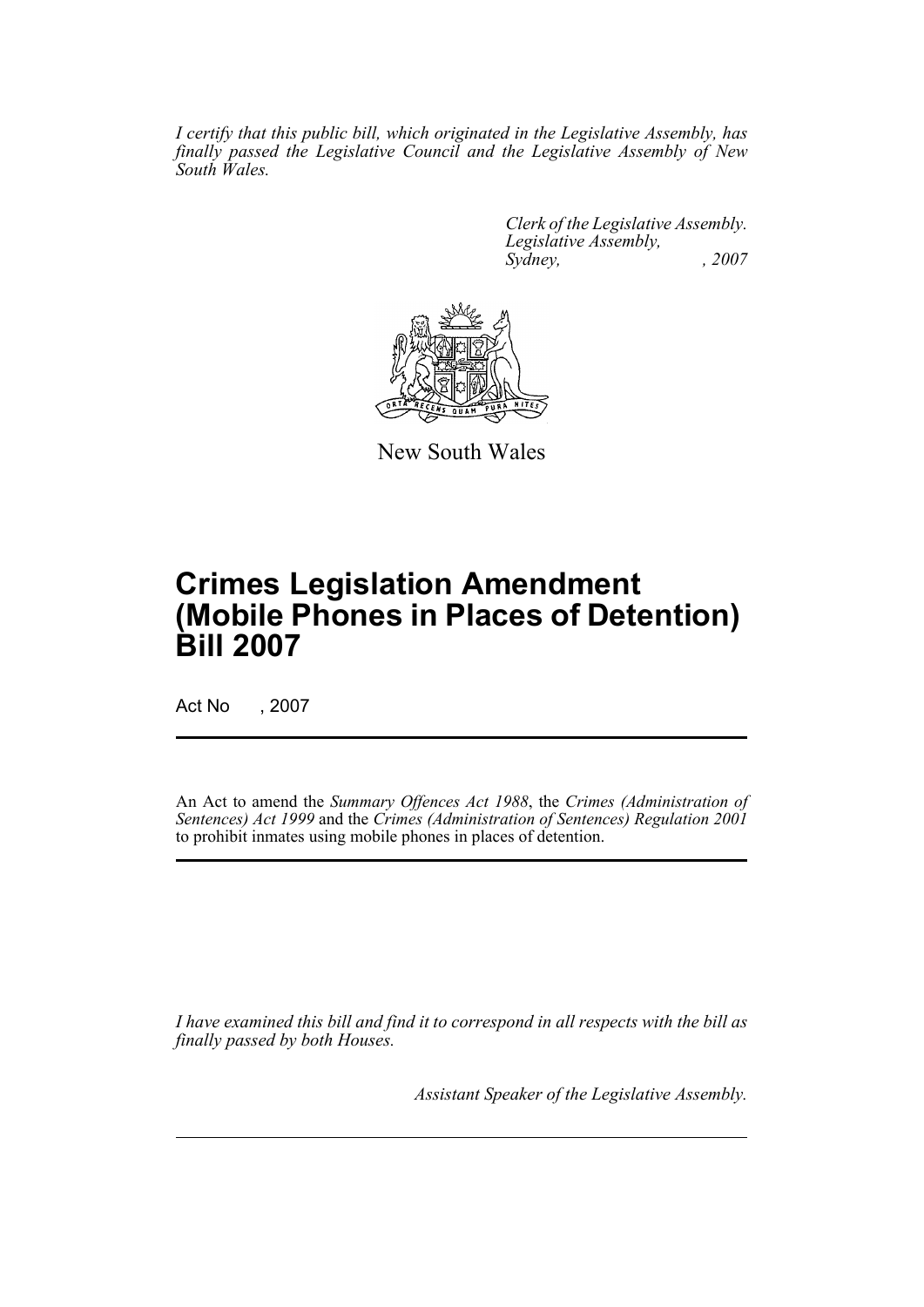Crimes Legislation Amendment (Mobile Phones in Places of Detention) Bill Clause 1

### <span id="page-2-0"></span>**The Legislature of New South Wales enacts:**

### **1 Name of Act**

This Act is the *Crimes Legislation Amendment (Mobile Phones in Places of Detention) Act 2007*.

### <span id="page-2-1"></span>**2 Commencement**

This Act commences on the date of assent to this Act.

### <span id="page-2-2"></span>**3 Amendment of Acts and Regulation**

The Acts and Regulation specified in Schedule 1 are amended as set out in that Schedule.

### <span id="page-2-3"></span>**4 Repeal of Act**

- (1) This Act is repealed on the day following the day on which this Act commences.
- (2) The repeal of this Act does not, because of the operation of section 30 of the *Interpretation Act 1987*, affect any amendment made by this Act.